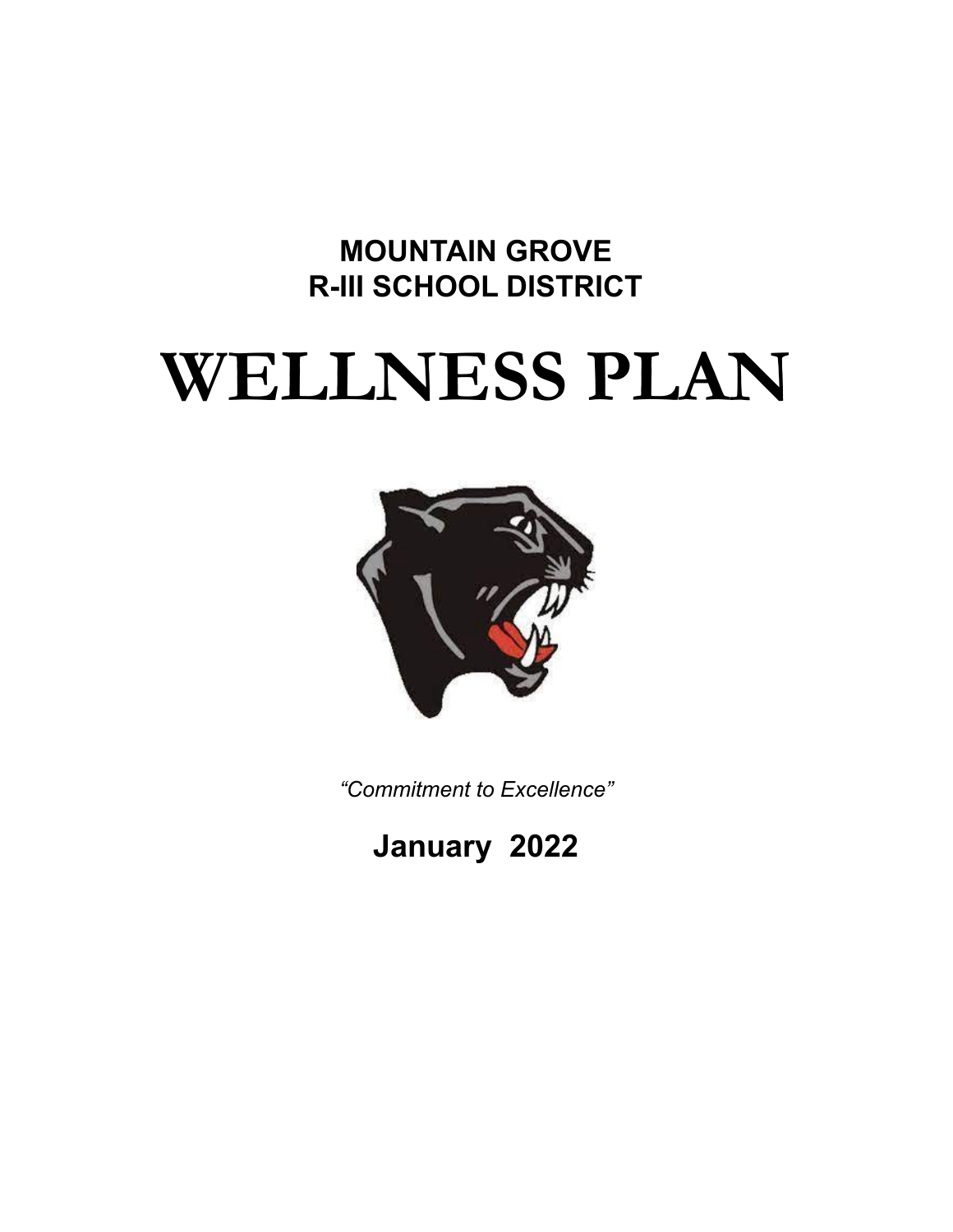# **TABLE OF CONTENTS**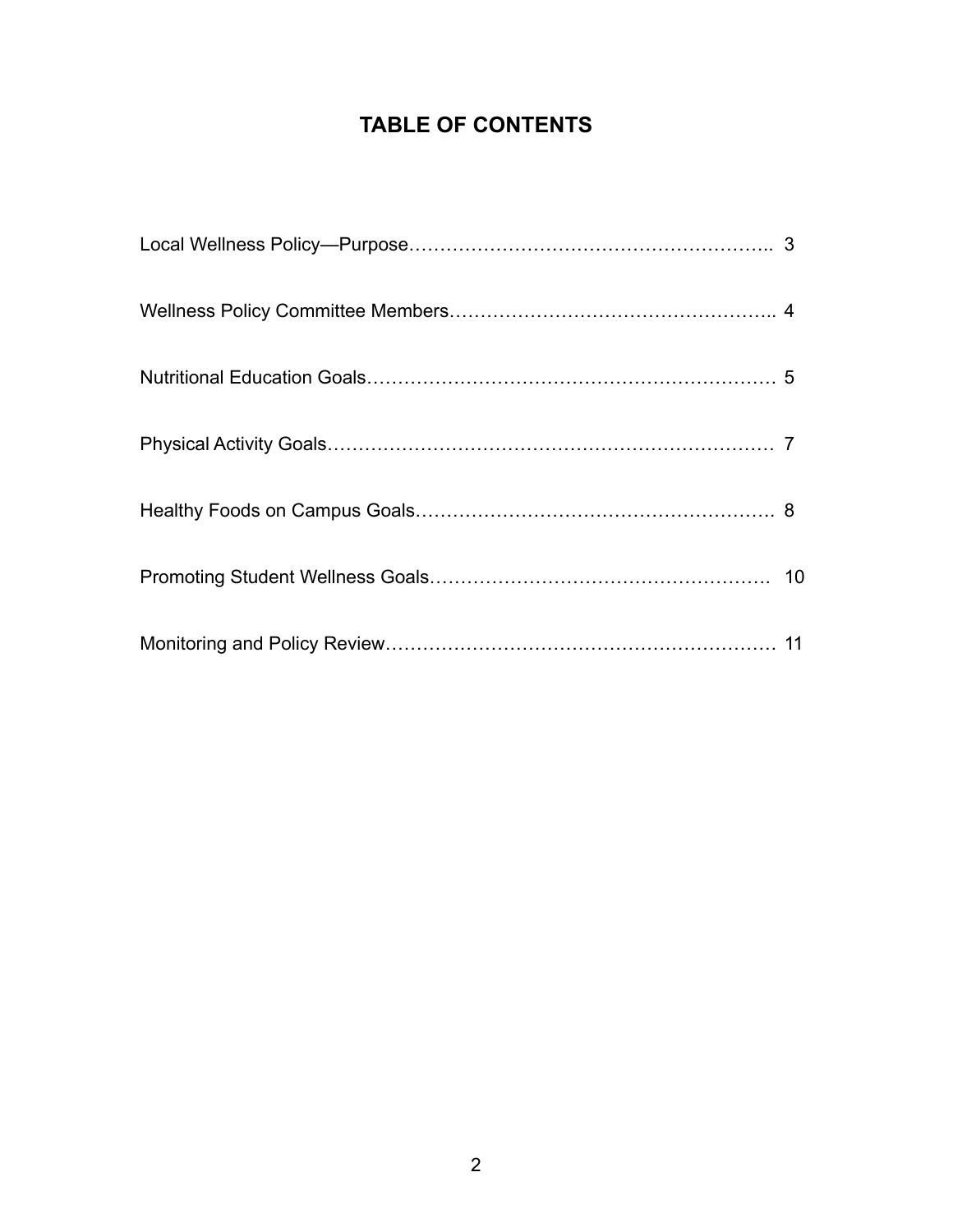# **LOCAL WELLNESS POLICY**

On June 30, 2004, Congress passed Section 204 of Public Law 108-265, of the Child Nutrition and WIC Reauthorization Act of 2004. This law requires local education agencies to develop a policy that addresses the growing problem of childhood obesity.

Overweight and obesity have reached epidemic proportions in the United States. The percentage of young people who are overweight has more than doubled since 1970. Type 2 diabetes, once considered an adult disease, has increased dramatically in children, especially those who are overweight. Doctors are finding risk factors for heart disease in more than 60 percent of overweight children ages five to 20.

Regular physical activity and good eating habits enhance learning. A California Department of Education Study released in December 2002 showed that higher fitness levels were associated with higher scores in the Standard Achievement Test, 9th Ed., in three different grade levels of students, especially in math. Movement prepares the brain for optimal learning. When humans exercise and maintain proper nutrition, the brain stays in a good learning state. Physical activity performed on most days of the week reduces the risk of obesity and diabetes, and risk of developing heart disease and cancer, the major causes of illness and death in the United States. Physical activity also reduces feelings of depression and anxiety, and helps build and maintain healthy bones, muscles, and joints.

Along with regular physical activity, good eating habits are also important. Studies show that students from schools without an a la carte food program and with limited vending machines reported intakes that met or came near to meeting United States Department of Agriculture dietary recommendations. Students using a la carte foods and vending machines reported lower fruit and vegetable intakes and a higher percentage of calories from total and saturated fat.

The goal of the Mountain Grove R-III School District Local Wellness Policy is to promote a school environment that supports the development of healthy eating patterns and active lifestyle. When considering changes in the school environment, it is important to clearly communicate those changes to school staff, parents, students, and community members for the best possible outcome.

The designated persons responsible for implementing and measuring the effectiveness of the wellness policy for the Mountain Grove R-III School District are: **Building Administrators and School Nurse**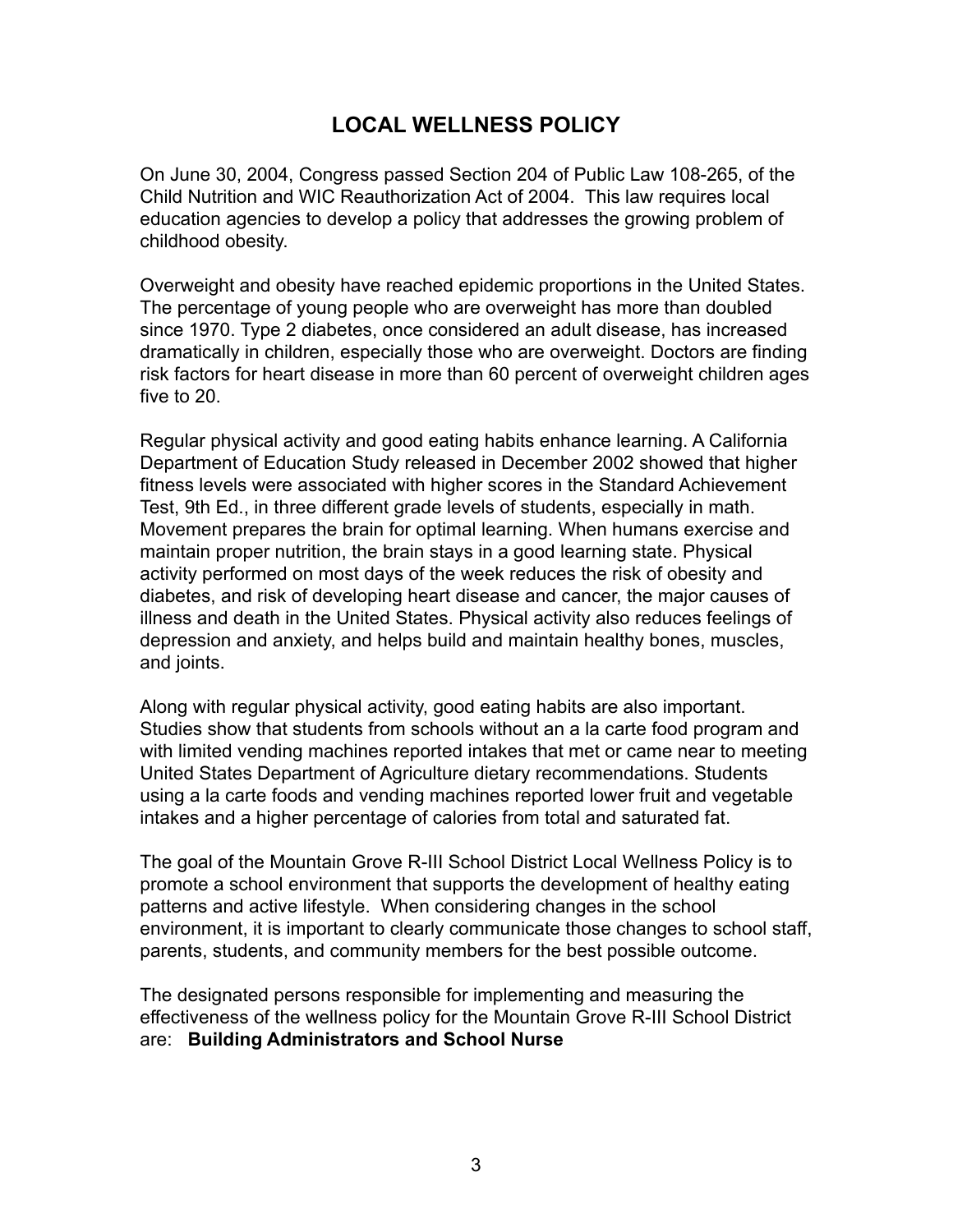# **WELLNESS POLICY COMMITTEE MEMBERS**

Section 204 of Public Law 108-265 indicates students, parents, representatives from the school food service staff, school board members, school administrators and the general public should all be involved in developing a school wellness policy.

| <b>Committee Member Name</b><br>Jim Dickey | Role<br>Superintendent                |
|--------------------------------------------|---------------------------------------|
| Shawna Gruben                              | <b>Director Special Programs</b>      |
| <b>Denver Mitchell</b>                     | <b>Director Support Services</b>      |
| Judi Marah-Kemp                            | <b>Wellness Coordinator and Nurse</b> |
| Kayla Clinton                              | <b>Nurse</b>                          |
| Pam Hyde                                   | <b>Director Nutritional Services</b>  |
| <b>Doris Nettleton</b>                     | Kitchen Manager                       |
| Kerri Rodgers                              | Administrator                         |
| Lori Golden                                | Administrator                         |
| <b>Missy Glenn</b>                         | Administrator                         |
| <b>Brandon Rodgers</b>                     | <b>Athletic Director</b>              |
| Mark Vaughn                                | P.E. Teacher                          |
| Vallie Hoerning                            | P.E. Teacher                          |
| <b>Amber Marsh</b>                         | P.E. Teacher                          |
| Doni Coonts                                | Teacher                               |
| <b>Lauren Mallow</b>                       | Student                               |
| Kassey Thompson                            | Student                               |
| Lisa Clifford                              | Parents As Teachers Educator          |
| <b>Christie Crisp</b>                      | <b>Parent/Nutrition Educator</b>      |
| Dr. Lori McPherson                         | Physician                             |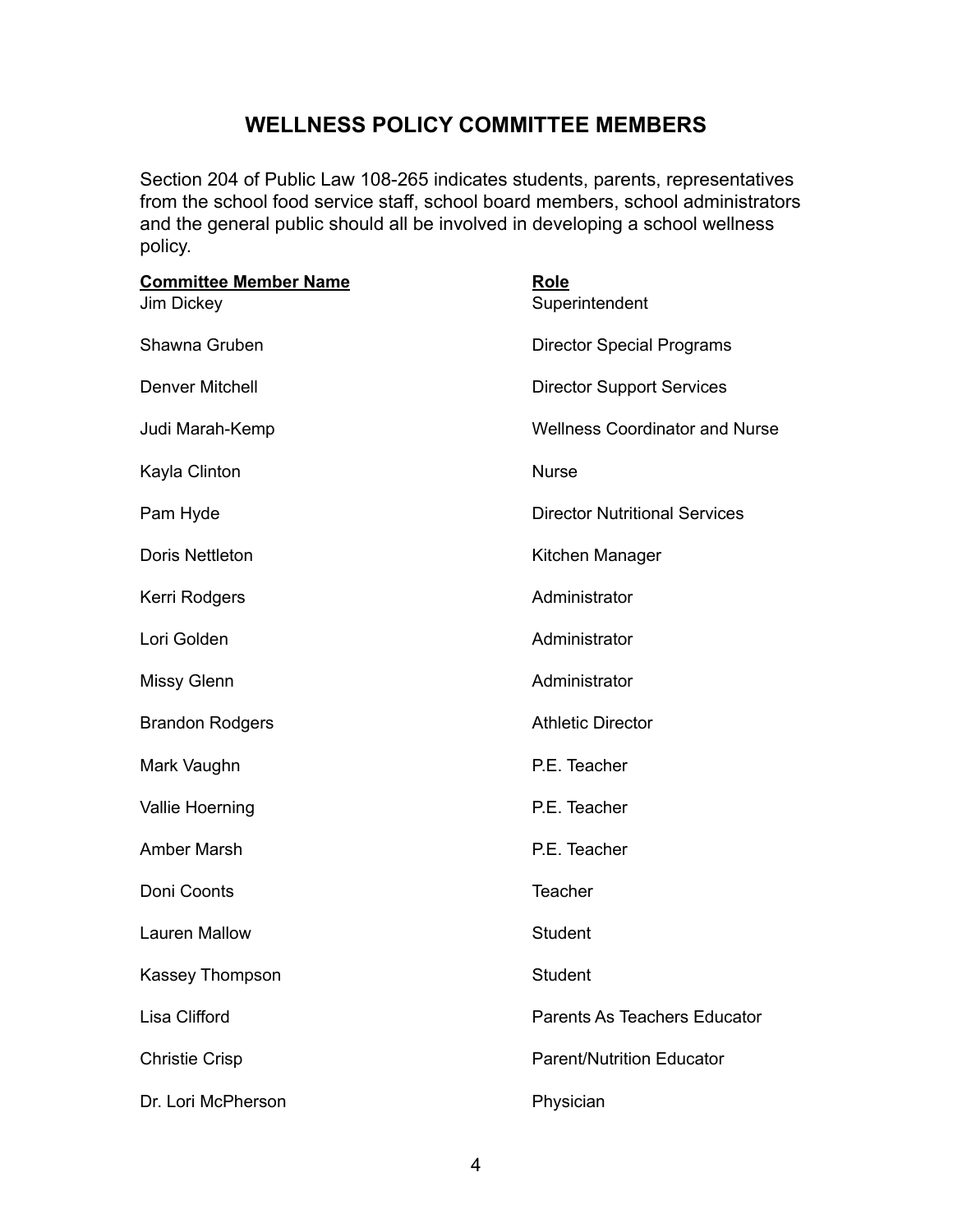# **I. NUTRITION EDUCATION**

**Goal 1:** The district will promote nutrition by teaching, encouraging, and supporting healthy eating by students and staff.

**Goal 2:** Build awareness and encourage positive role modeling among administrators, teachers, food service staff, coaches, nurses, parents, students, other school staff, and community leaders about the contribution of proper nutrition to the maintenance of lifelong healthy weight.

**Goal 3:** Provide all students, PK-12, with the skills they need to adopt healthy eating behaviors.

**Rationale:** Studies have found that effective nutrition and health education includes intervening in the school environment, as well as in the community. Classroom education alone will not give students the skills necessary to make behavior changes related to healthy eating. Students who hear consistent health messages through different channels—at home, in school, and in the community—are more likely to adopt healthy behaviors.

- 1. Educate school staff, parents, and community leaders about the issues affecting the health of children such as obesity, eating disorders, body size acceptance, and steroid/supplement use.
- 2. Teach nutrition lessons utilizing the Health Teacher Online software in other subjects besides Health and Physical Education.
- 3. Provide school staff with professional development programs on current nutrition guidelines, best practices, and resources.
- 4. Ensure the availability of and encourage staff involvement in a wellness program.
- 5. Include information on nutrition in school communications, such as monthly meal calendars, newsletters, articles in the school newspaper, and family nights.
- 6. Work with existing school health services to establish links with professionals who can provide nutrition counseling and/or related services for families.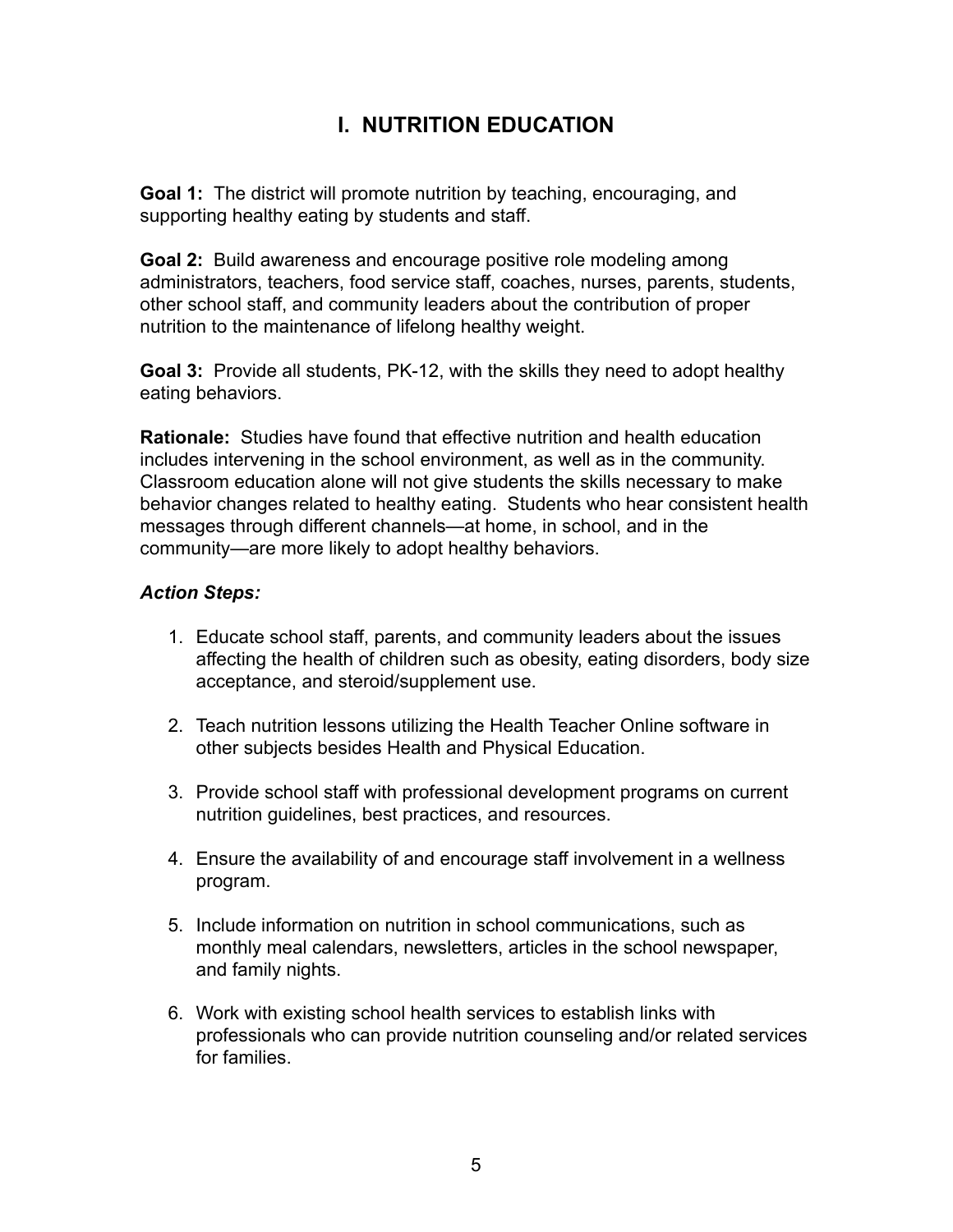- 7. Coordination between the support service staff and the teachers to integrate behavior-focused, interactive nutrition education into the school health program and health education curriculum, Pre-K through 12.
- 8. Encourage parents/guardians who visit our lunch and breakfast periods to purchase a food service lunch, instead of bringing fast foods into the cafeteria.
- 9. Implement a student reward system for eating the nutritional meals provided by the school.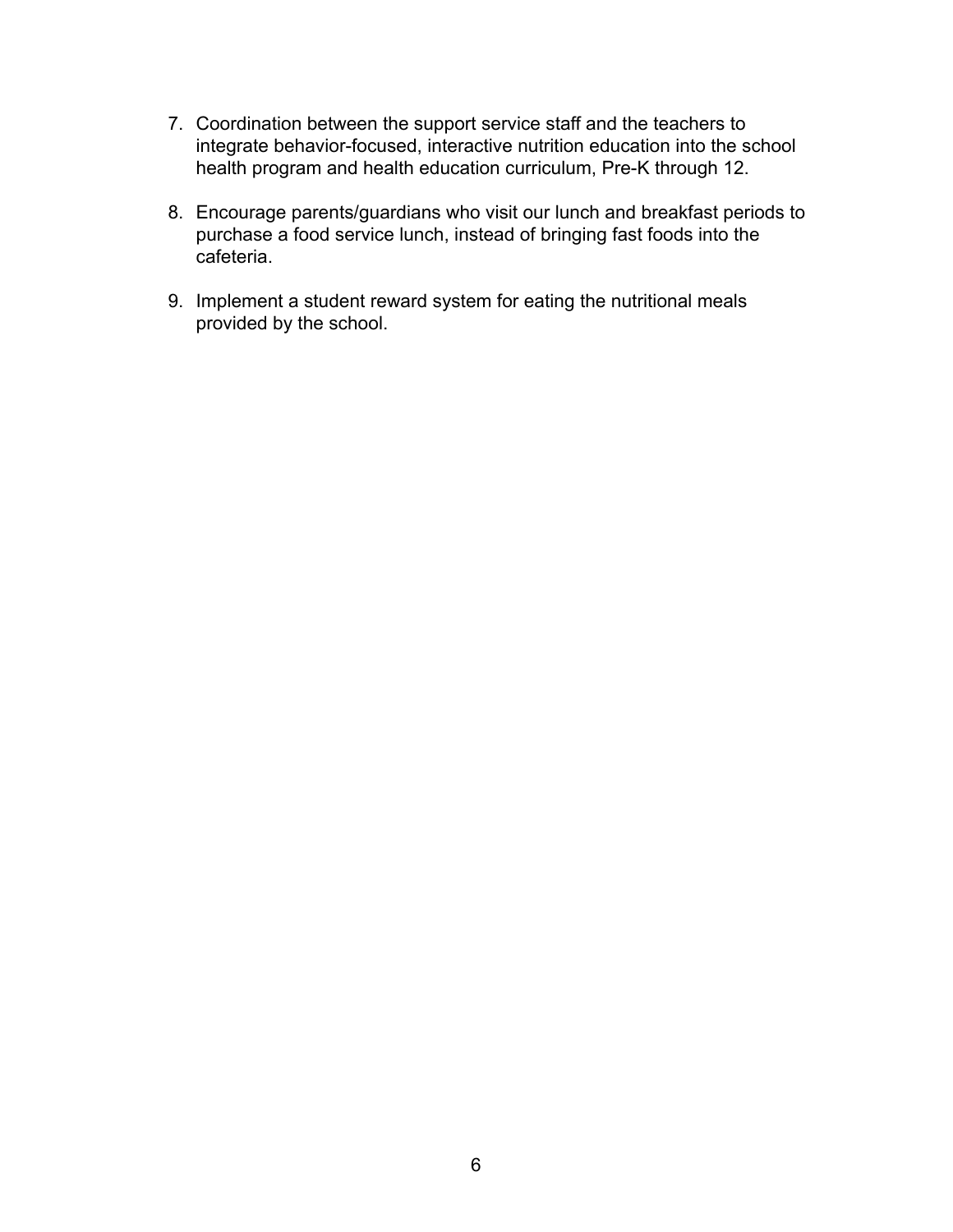# **II. PHYSICAL ACTIVITY**

**Goal 1:** Provide age-appropriate instruction in physical education classes to help students develop the knowledge, attitudes, skills, and behaviors needed to adopt, maintain, and enjoy a physically active lifestyle.

**Goal 2:** Provide opportunities during and after school, in cooperation with community programs, to create an environment that is safe and supportive of students' physical activities.

**Rationale:** The primary goal of the Mountain Grove R-III School District's physical activity component is to provide opportunities for every student to develop the knowledge and skills for specific physical activities, maintain physical fitness, regularly participate in physical activity, and understand the short- and long-term benefits of a physically active and healthful lifestyle.

- 1. Discourage the use of physical activity or withholding recess as punishment.
- 2. Review co-ed physical education classes and encourage physical activity and the integration of physical activity into the academic curriculum.
- 3. Encourage students to participate in extracurricular sports.
- 4. Provide PE or an opportunity for physical activity on a daily basis for all students, K-12.
- 5. Encourage physical activity throughout the school day through daily recess periods, elective PE classes, and the integration of physical activity into the academic curriculum.
- 6. Work with the community to create an environment that is safe and supportive of students' physically active commute to and from school (walking or biking).
- 7. Assure safe and adequate equipment, facilities, and resources, as well as appropriately trained and certified staff, for the full implementation of physical education classes in PK-12<sup>th</sup> grade curricula.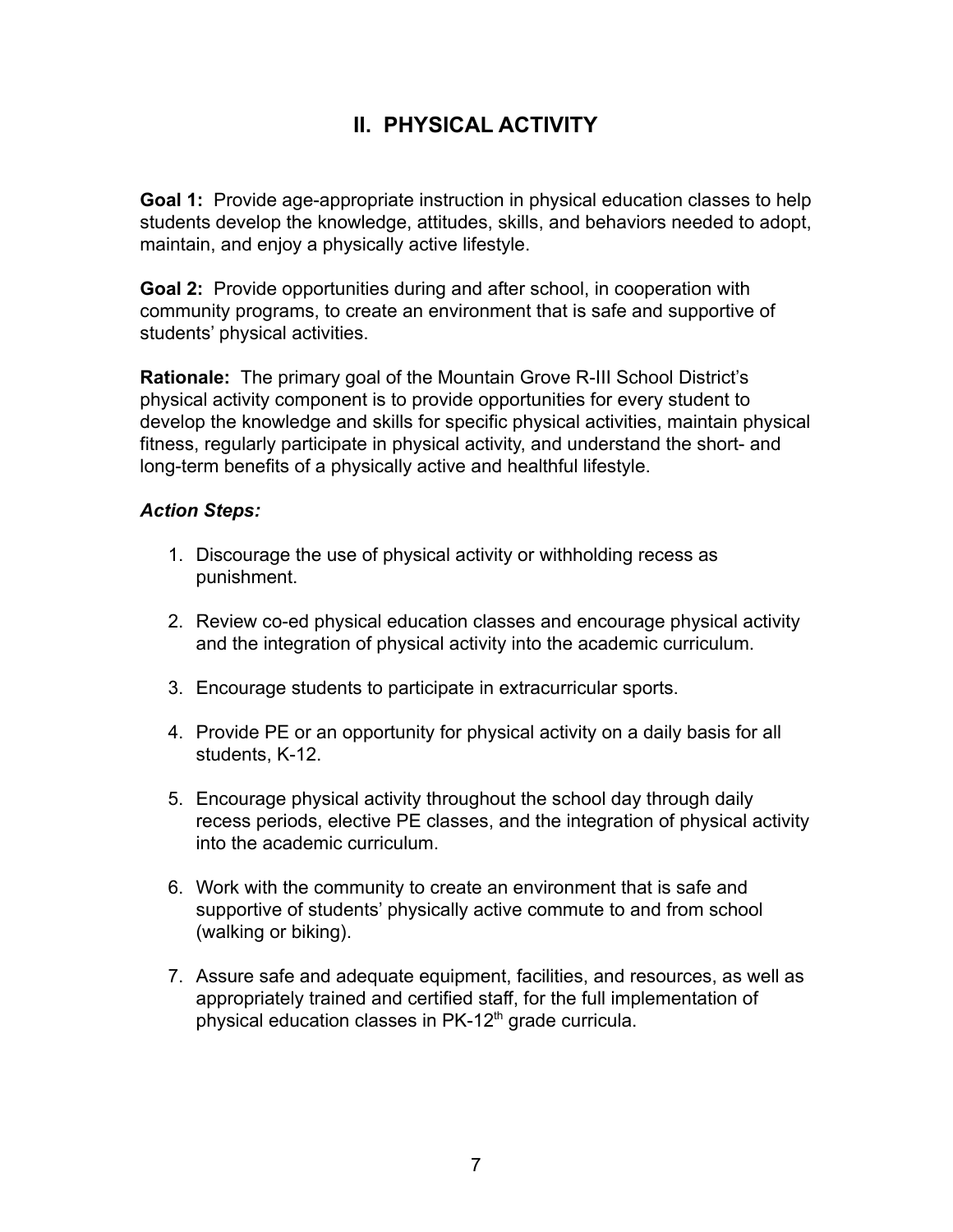# **III. HEALTHY FOODS ON CAMPUS**

**Goal 1:** Develop and implement policies (ADF) ensuring that all foods and beverages available on school campuses, and at school events, as part of the school's food service program, contribute toward healthful eating patterns that are consistent with the Dietary Guidelines for Americans.

**Goal 2:** Develop and implement guidelines for healthful snacks and foods provided in vending machines, concession stands, as fundraising activities, for parties, celebrations and meetings, and other venues within the school's control that are outside the school food service program, and restrict student access to venues that contain foods of minimal nutritional value.

**Goal 3:** Promote the school breakfast program to improve the likelihood of all students eating a healthy breakfast each day.

**Rationale:** Students' lifelong eating habits are greatly influenced by the types of foods and beverages available to them. Healthy eating habits in childhood are linked to proper growth and development, optimal learning, and the reduction of chronic disease risk. Choosing a variety of healthful foods across and within food groups provides essential vitamins and minerals, fiber, and other important nutrients. Multiple exposures to new foods increase children's willingness to try new foods and, in turn, increase the variety of foods they like and accept. Schools must also ensure that reimbursable school meals meet the program requirements and nutrition standards set forth by federal and state guidelines.

- 1. Only foods meeting the healthier hungry kids act available in vending machines, K-12.
- 2. Provide food options such as fruits, vegetables, whole grains, and dairy products that are low in fat, calories, and added sugars.
- 3. Continue to restrict soda machine access during school hours for grades  $K - 12$
- 4. All beverages offered in vending machines will comply with the school guidelines of the American Beverage Association.
- 5. Encourage fundraising activities that promote physical activities and foods of nutritional value.
- 6. Decrease the usage of food and beverage as rewards.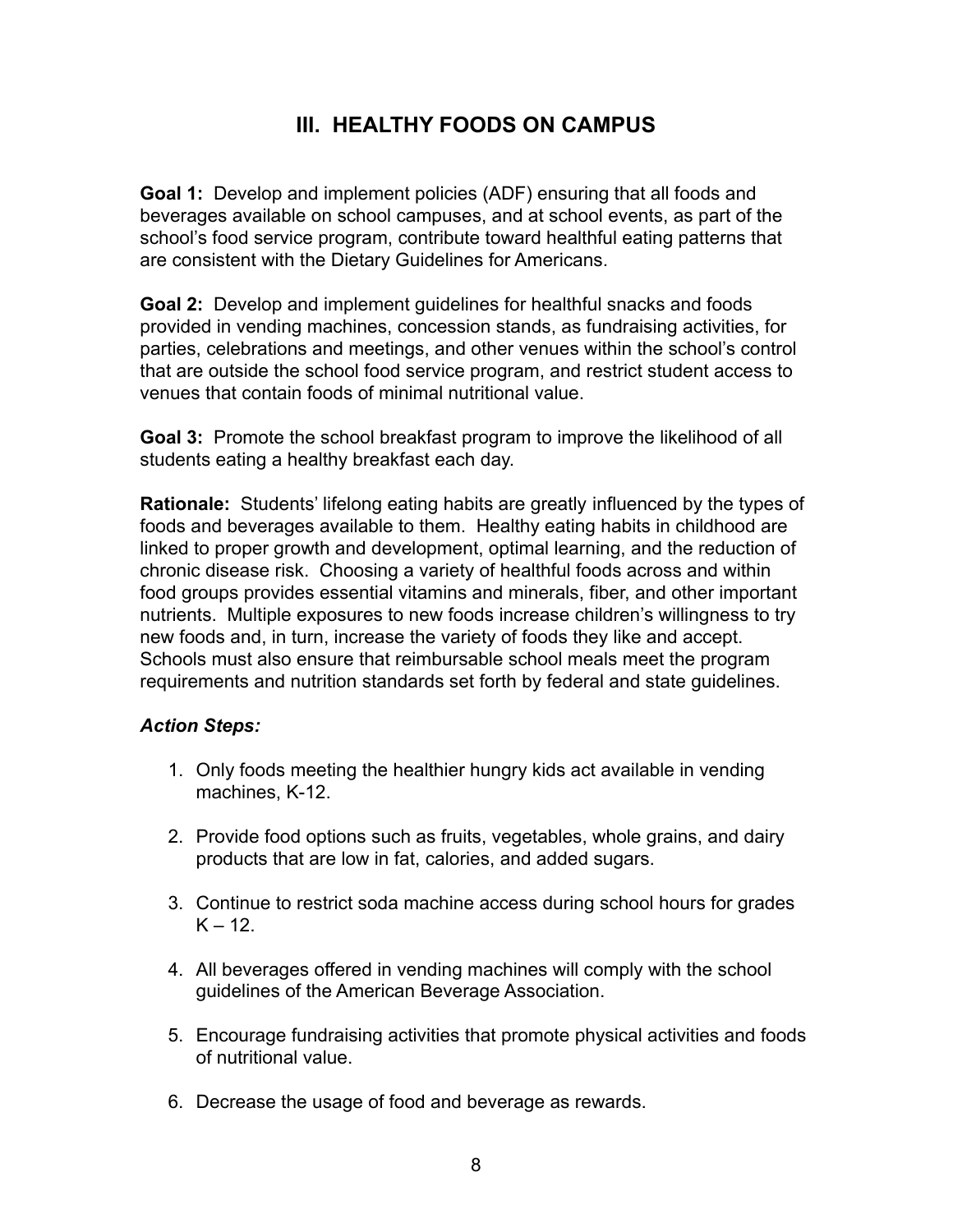- 7. Encourage parents/guardians who visit our lunch/breakfast periods to purchase a food service meal, instead of bringing fast foods into the cafeteria.
- 8. Celebrations that involve food will meet the recommended guidelines for the healthier hungry kids act.
- 9. Snacks served during the school day or during school-sponsored after school activities will make a positive contribution to children's diets and health, with an emphasis on serving fruits and vegetables as the primary snacks and water as the primary beverage.
- 10.Provide free breakfast to all students during April and evaluate how more students eating breakfast affects student attendance, discipline referrals, and student academic performance.
- 11. Limit fundraisers to 4 per building that involve the sale of food products.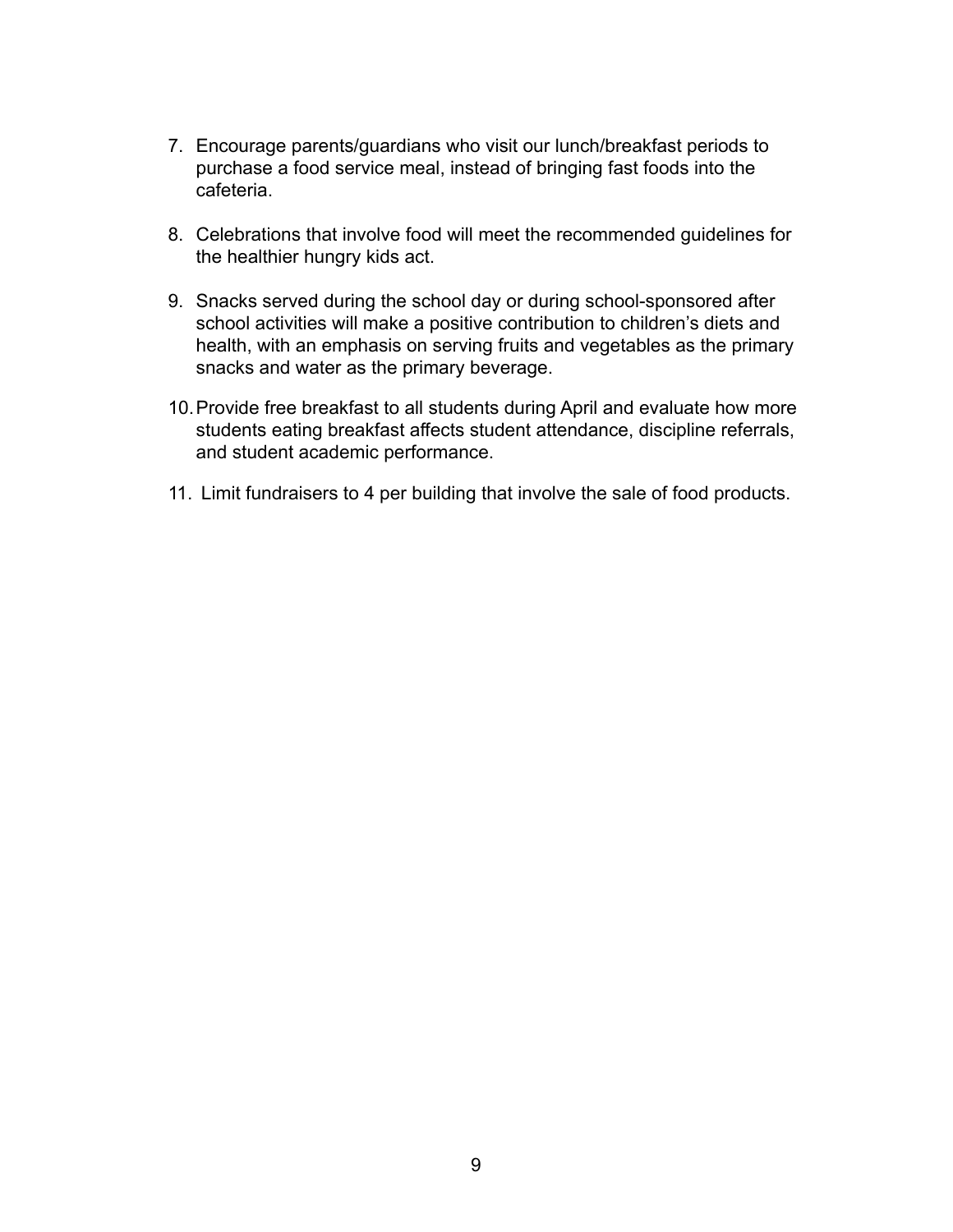# **IV. PROMOTING STUDENT WELLNESS**

**Goal 1:** Create a school environment that provides consistent wellness messages and is conducive to healthy eating and being physically active.

**Goal 2:** Create a community environment that encourages continuity of the school's wellness program through community activities and education.

**Rationale:** Regular physical activity and good eating habits enhance learning. A school environment that promotes physical activity and healthy food choices that extends to the home environment and the community encourages lifelong habits for students.

- 1. Develop an age-level appropriate, positive rewards system that does not include unhealthy food or drinks.
- 2. Develop an age-level appropriate system of discipline that does not cause the student to be less active by the withdrawal of recess, outside time, or physical education class.
- 3. Create a wellness activity program to encourage Mtn. Grove district staff members to be better role models in the areas of fitness, healthy lifestyle choices and good eating habits.
- 4. Be proactive in encouraging extracurricular and community sponsored use of school facilities for activities that promote an active lifestyle.
- 5. Encourage appropriate inclusion of health-related activities into the curriculum when possible (e.g. posters on health related topics in art; aerobic movement in music; reading charts on food products in communication skills; portion sizing in math; health related topics as writing assignments).
- 6. Communicate with parents early in the school year credible, age-appropriate information related to:
	- Importance of breakfast and opportunities through the school's breakfast program
	- Nutritional value of school prepared lunches
	- Guidelines for healthy lunches sent from home
	- Guidelines for foods provided for classroom parties/celebrations
	- Importance of physical education and healthy activities as well as encouraging student involvement
	- How to contact school staff about health-related issues